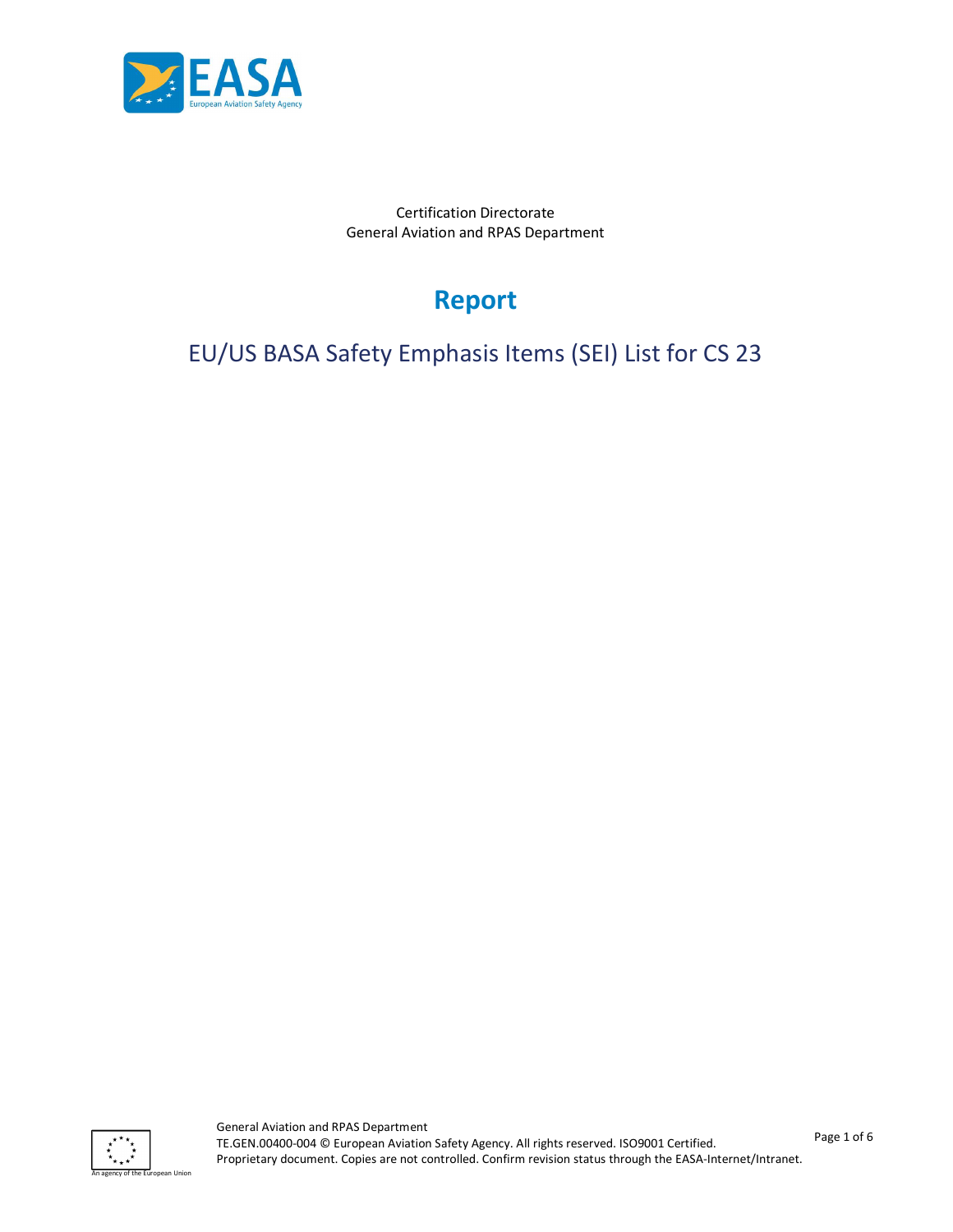

# Report

## EU/US BASA Safety Emphasis Items (SEI) List for CS23

| Document ref.                           | <b>Status</b>                               | Date |
|-----------------------------------------|---------------------------------------------|------|
|                                         |                                             |      |
| Contact name and address for enquiries: | <b>Steven Higgins</b>                       |      |
|                                         | steven.higgins@easa.europa.eu               |      |
|                                         | <b>European Aviation Safety Agency</b>      |      |
|                                         | <b>General Aviation and RPAS Department</b> |      |
|                                         | Postfach 10 12 53                           |      |
|                                         | 50452 Köln                                  |      |
|                                         | Germany                                     |      |
| Information on EASA is available at:    | www.easa.europa.eu                          |      |

## Table of Contents

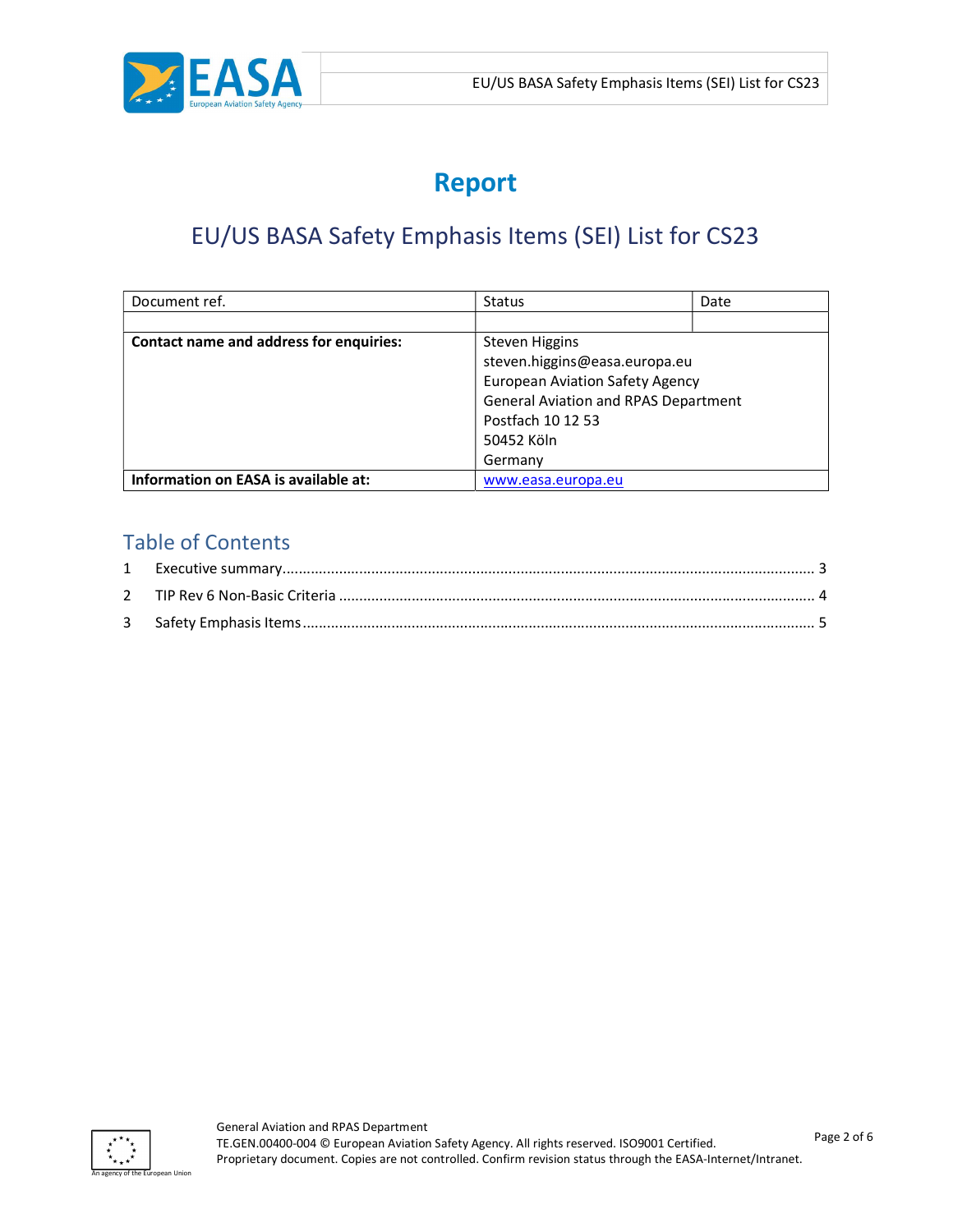

#### 1 Executive summary

This report supports the implementation of TIP Revision 6 of the EU/US Bilateral for products certified under the JAR/CS23 or FAR 23 Airworthiness codes.

The report provides the list of Safety Emphasis Items (SEI List) required by the BASA TIP Rev 6.

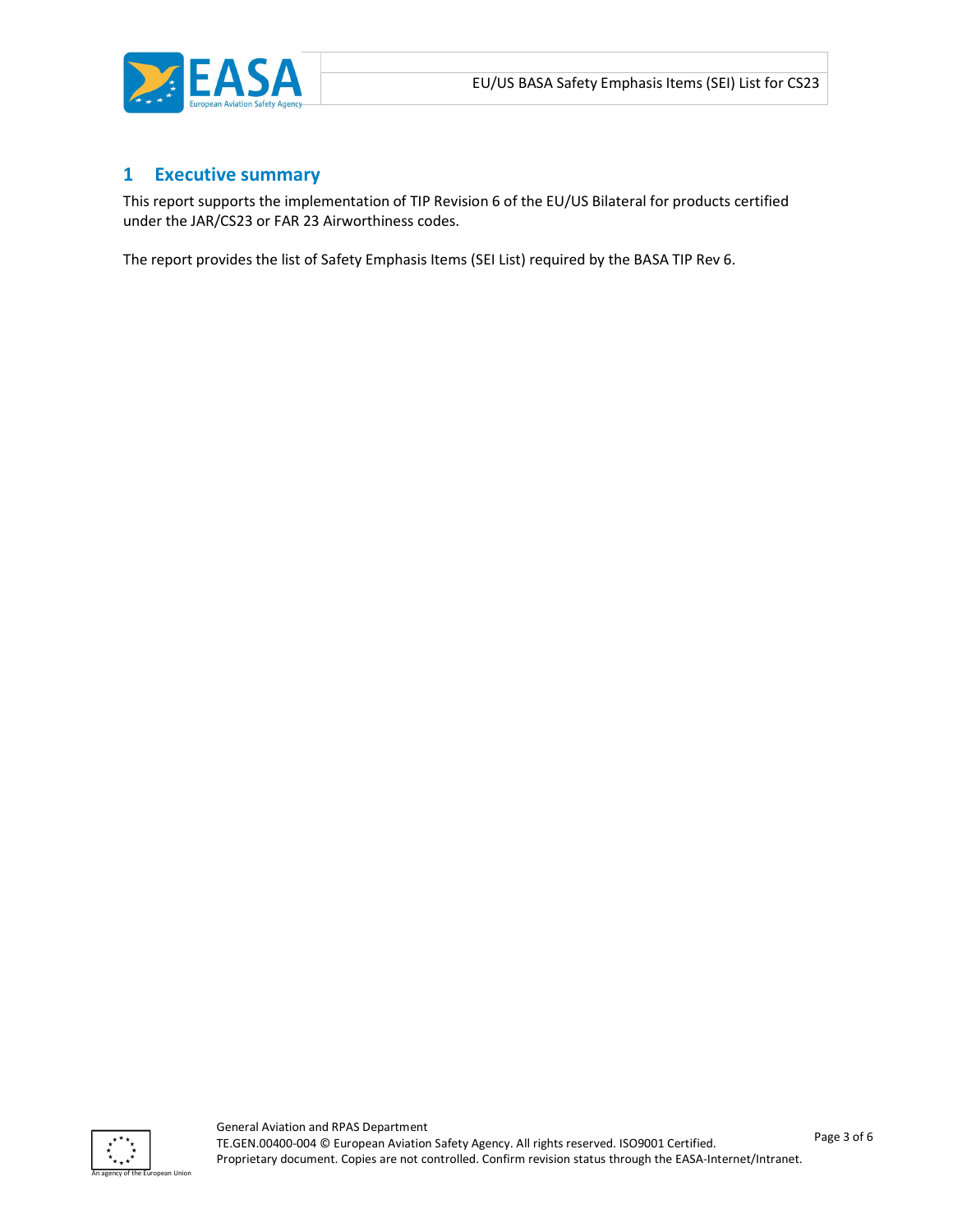

### 2 TIP Rev 6 Non-Basic Criteria

Below is an extract from TIP Rev 6 (Section 3.5.3.2 from the TIP revision 6)

3.5.3.2 Non-Basic Classification Criteria:

(a) Type Certificate's

Application for validation of a TC shall be classified as Non-Basic, except for:

Applications for validation of reciprocating engine and propeller new TCs, and all changes to those TCs, including STCs, will be classified as Basic, unless the criteria in paragraph (b)(2) are met, in which case the application is classified as Non-Basic.

- (b) Major Design Changes, including STCs Application for validation will be classified as Non-Basic when any of the following criteria are impacted:
- (1) Any item in the VA Safety Emphasis Item (SEI) list as defined in paragraph 3.5.10.4;
- (2) The CA or VA certification basis includes or is anticipated to include a new or amended:
	- (i) FAA exemption or EASA deviation;
	- (ii) Special condition; or
	- (iii) Equivalent level of Safety (ELOS/ESF);

Note: New or amended is considered in the context of the project, relative to the baseline certification basis of the product or STC being changed.

- (3) A classification of "significant" has been made by the CA in accordance with FAA 14 CFR section 21.101(b) or EASA 21A101(b);
- (4) An AD is affected that was issued unilaterally by the VA; Technical Implementation Procedures September 22, 2017 or an AD is affected that was issued by the VA, and where the VA is the Authority for the SoD for the TC;
- (5) Changes involving the use of a new or different applicable method of compliance from that previously agreed by the CA and the VA;

Note: A method of compliance (MOC) would not be considered "new" or "different" if it had been applied previously in a similar context by both the CA and the VA.

- (6) New technology exists;
	- Note: New technology is technology that is new to the VA as a whole, not just new to the VA team members. For example, if technology used by the applicant were new to the VA team but not the VA itself, it would not be considered new. It is the VA management's responsibility to make sure the VA team members are properly informed of the earlier use of the technology, VA standards and MOC.
- (7) Novel applications of existing technology exist;
	- Note: Novel application of technology is where a particular technology is being used in a manner that causes the precepts of the technology to be questioned. However, it does not mean that existing technology being applied for the first time to a particular product line is automatically novel. Additionally, novel applies to the VA as a whole, not just to a project being assessed by the specific VA team members.
- (8) The applicant has proposed to the CA non-simple substantiations of acoustic or emissions changes, whereas a simple substantiation is when the compliance demonstration with the CA has involved standard means of compliance and procedures which were already regularly agreed by the VA and CA in previous projects of the same applicant (using the same test organization).
- (9) Changes that have an appreciable effect on any one of the Operational Suitability Data (OSD) constituents (refer to EASA Guidance Material GM 21.A.91 to determine an appreciable effect); and
- (10) Any other design change designated as Non-Basic by the CA.
- Note: The addition of models to TC and STCs are considered basic if none of the 10 criteria is triggered.

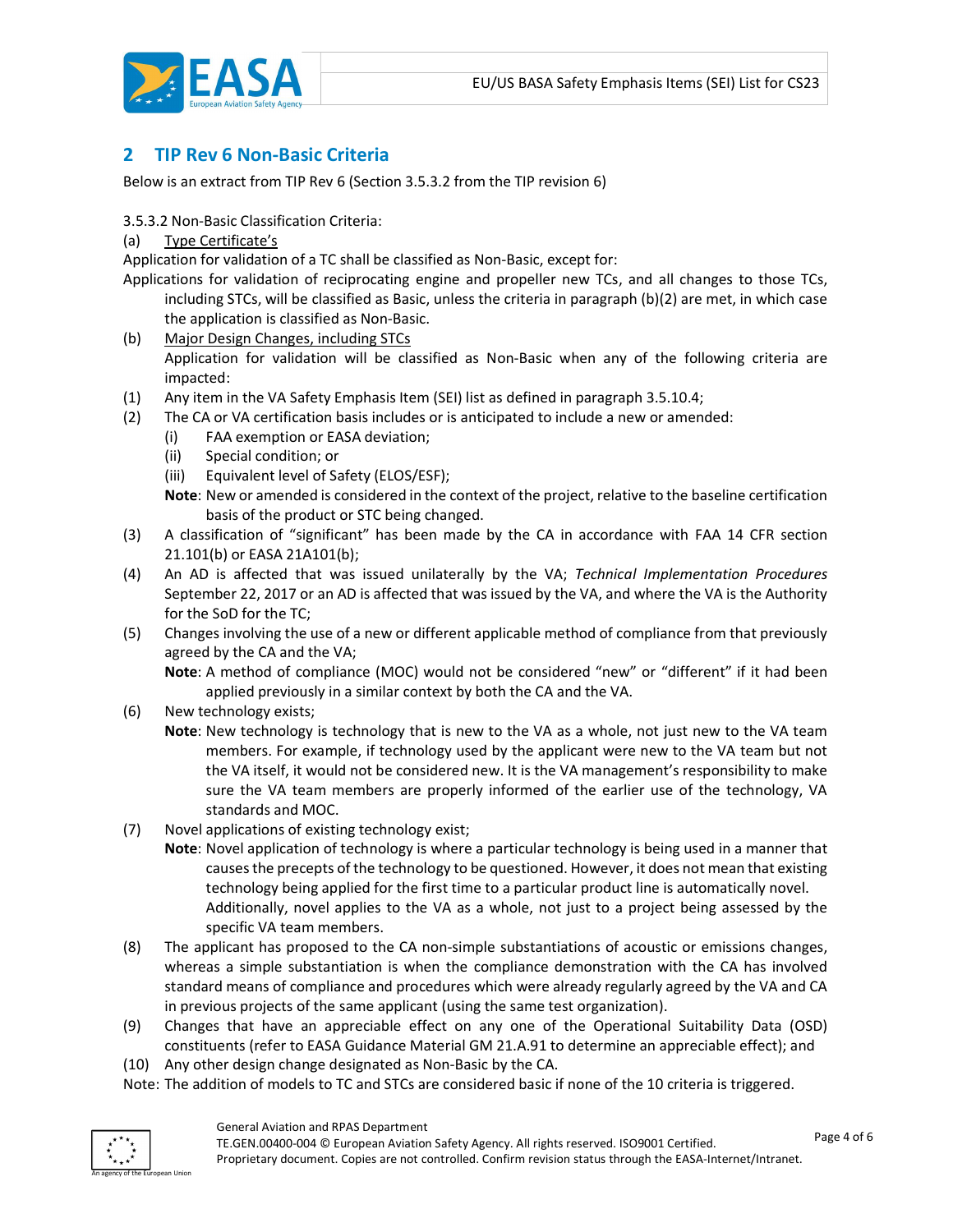

## 3 Safety Emphasis Items

As required by TIP 6 paragraph 3.5.3.2(b)(1) the following items have been listed by EASA as Safety Emphasis Items(SEIs) for aeroplanes with a Certification Basis established under FAR23.

| <b>Requirement</b>                                       | <b>Comment</b>                                                                                                                                                                                                                          |
|----------------------------------------------------------|-----------------------------------------------------------------------------------------------------------------------------------------------------------------------------------------------------------------------------------------|
| 23.1453                                                  | Aeromedical installation of gaseous oxygen systems                                                                                                                                                                                      |
| 23.1309(b)                                               | <b>Complex Electronic Installations</b><br>Limited to Commuter Category or if EUROCAE ED-79A / SAE ARP4754A is<br>utilised as a Means of Compliance.<br>Note: this does not include the Safety Assessment requirements of<br>23.1309(b) |
| <b>High Performance</b><br>Aeroplanes                    | For already certified non-high performance types, modification of those<br>types into the high performance category (above 25,000ft, above 250kts,<br>0.6M)                                                                             |
| Lithium Technology<br><b>Batteries</b>                   | Installation of Main Aircraft lithium batteries, or other batteries over 5W                                                                                                                                                             |
| <b>Human Factors</b>                                     | Upgrades to highly integrated glass cockpits                                                                                                                                                                                            |
| <b>HIRF</b>                                              | Upgrades from Mechanical to glass cockpits                                                                                                                                                                                              |
| Indirect Effects of Lightning                            | Upgrades from Mechanical to glass cockpits                                                                                                                                                                                              |
| T-PED/WLAN                                               | No CS requirements published                                                                                                                                                                                                            |
| <b>Flight Data Recorders</b>                             | Commuter Cat Ops rules AMC compliance.                                                                                                                                                                                                  |
| Contaminated Runway<br>Data                              | No FAA published requirements                                                                                                                                                                                                           |
| <b>Fuel Cell Technologies</b>                            | No CS requirements published.                                                                                                                                                                                                           |
| Electric/Hybrid Propulsion                               | Not envisaged by CS requirements                                                                                                                                                                                                        |
| Data Link Services                                       | Compliance with EU Commission Regulation.                                                                                                                                                                                               |
| User customisable<br>electronic checklists               | Conflict or confusion with certified information                                                                                                                                                                                        |
| Head up Displays                                         | No CS requirements published                                                                                                                                                                                                            |
| Auto throttle                                            | No CS requirements published                                                                                                                                                                                                            |
| RNP AR approvals                                         | FAA/EASA approach to this differs                                                                                                                                                                                                       |
| Speech Recognition<br><b>Functions</b>                   | Issues with European languages and accents                                                                                                                                                                                              |
| Fire extinguishers (Halon)<br>replacement                | EU Rules on Halon use.                                                                                                                                                                                                                  |
| ETOPS/EDTO                                               | CS requirements for large aircraft will need modification.                                                                                                                                                                              |
| Primary in flight ice<br>detectors                       | No published CS requirements.                                                                                                                                                                                                           |
| Use of non-E orTSO<br>equipment on certified<br>aircraft | Development assurance                                                                                                                                                                                                                   |
| <b>Avionic Resource Sharing</b>                          | Data exchange with PED's                                                                                                                                                                                                                |



 General Aviation and RPAS Department TE.GEN.00400-004 © European Aviation Safety Agency. All rights reserved. ISO9001 Certified. Proprietary document. Copies are not controlled. Confirm revision status through the EASA-Internet/Intranet.